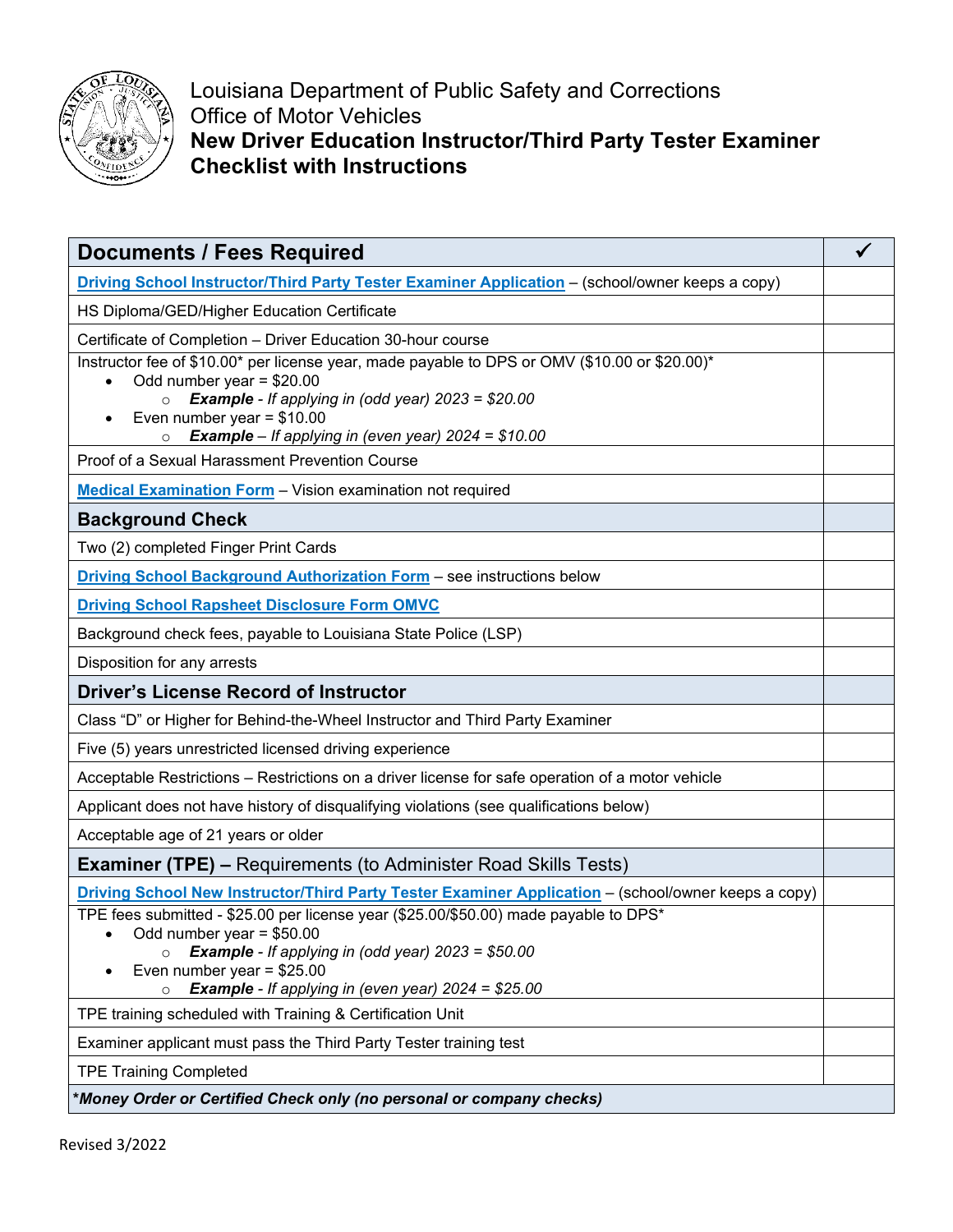## **Instructions for Adding an Instructor**

All documents and fees for a new instructor/examiner shall be submitted to the Training & Certification Unit.

| <b>Mailing Address</b>              | <b>Physical Address</b>                  |
|-------------------------------------|------------------------------------------|
| <b>Office of Motor Vehicles</b>     | <b>Office of Motor Vehicles</b>          |
| Attn: Training & Certification Unit | Attn: Training & Certification Unit 7979 |
| P. O. Box 64886                     | Independence Blvd.                       |
| Baton Rouge, LA 70896-4886          | Baton Rouge, LA 70806                    |

### **All instructor applicants shall meet all of the following requirements:**

- 1. Be a citizen of the United States or be lawfully present in the United States, and be a resident of the state of Louisiana
- 2. Be at least 21 years of age and have at least five (5) years of unrestricted driving experience with an intermediate and/or full licensure
- 3. Have earned at least a high school diploma or GED
- 4. Not had driving privileges suspended/disqualified for a DUI/DWI or for impaired driving within the last ten (10) years
- 5. Within the last three (3) years, not had **any** of the convictions listed below:
	- a. Three or more moving violations on the driving record
	- b. Driving under suspension
	- c. Two or more citations for seatbelt violations
	- d. Two or more citations for following too closely
	- e. One or more citations for child restraint violations
	- f. Three or more exceeding the posted speed limit
	- g. One or more citations for texting while driving
	- h. Two or more citations for driving without insurance or security within three years
	- i. Two or more citations for reckless or careless operation or careless driving
- 6. Not have three (3) or more insurance cancellations within the last twelve (12) months on the applicant's driving record
- 7. Not been convicted of any offenses related to the operation of a driving school or other business regulated by DPS
- 8. Not previously been a licensed instructor whose instructor's license has been suspended or revoked
- 9. Not a current or previous owner of a driving school or any other business regulated by DPS whose license or contract has been revoked
- 10. Not been convicted of a crime involving violence, dishonesty, deceit, indecency, or an offense involving moral turpitude, and have not been convicted of any misdemeanor or felony offenses involving controlled dangerous substance(s) or driving while intoxicated within the last ten (10) years
- 11. Not be convicted of any crime enumerated in R.S. 15:587.1(C) (the Child Protection Act), R.S. 15:587.1 et seq.
- 12. Has not provided false information with the application or falsified or withheld documents or information from representatives of DPS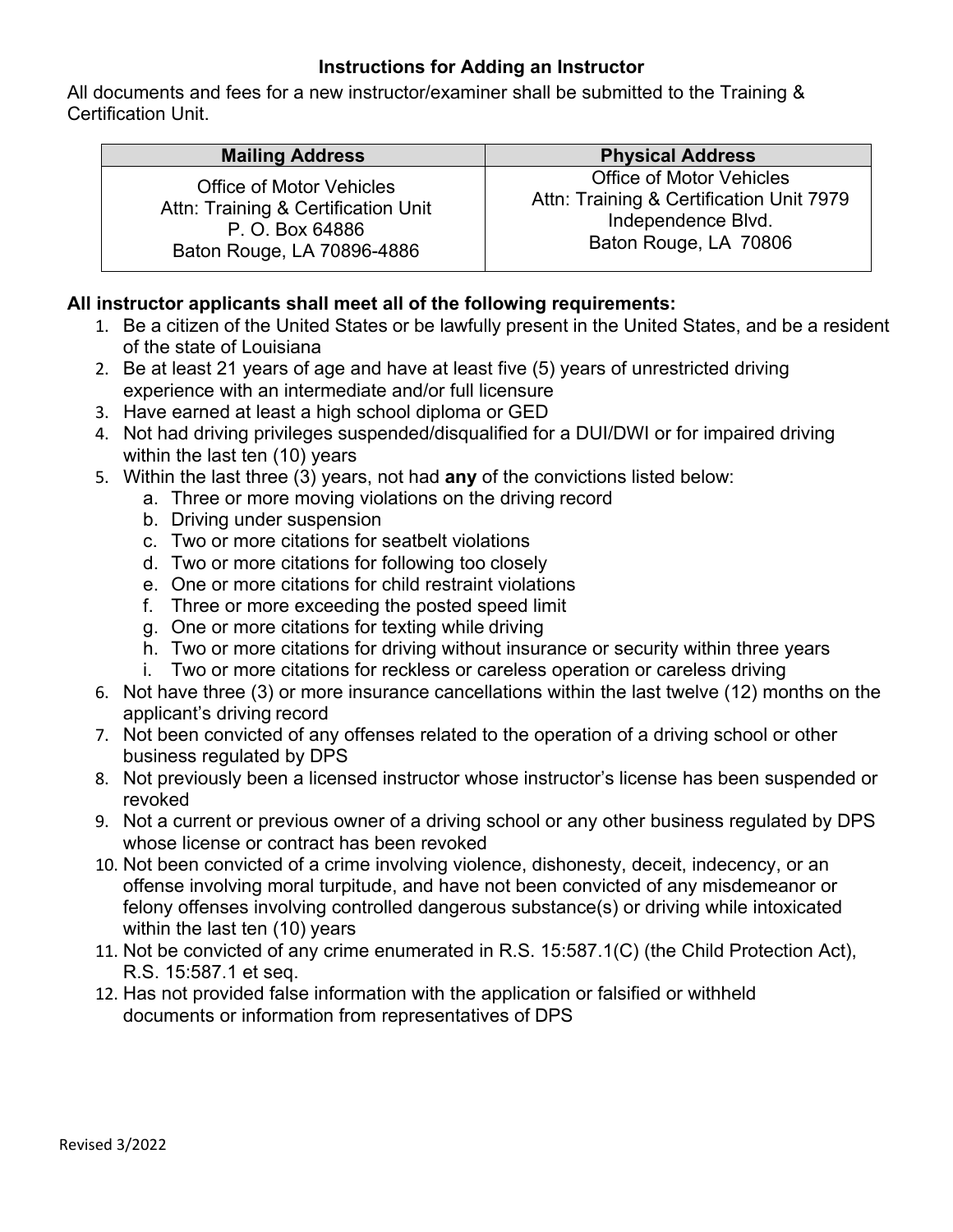## **Classroom Instructor**

- 1. Hold at least a valid Class "E" Louisiana driver's license
- 2. One of the following:
	- a. A certificate of completion of a driver education course at least equivalent to a 30 hour classroom course which has been approved by DPS
	- b. Hold a 30-hour driver education course certificate of completion issued within the past five years or a valid teaching certificate from the Department of Education with the following specialized education courses: hold a current valid teaching certificate issued within the past five years with all of the following specialized education courses:
		- i. General safety education course―three (3) hours
		- ii. Basic information course in driver education course three (3) hours
		- iii. Curriculum innovations and instructional devices course (three hours) in-depth study of driver education and traffic safety curricular materials and familiarization with related instructional device
		- iv. First aid one (1) hour

### **8 Hour Behind-the-Wheel Instructor shall also meet all of the following:**

- 1. Hold at least a valid Class "D" Louisiana chauffeur's license
- 2. Not be missing an eye, hand or foot
- 3. Have visual acuity not worse than 20/40 in each eye, with or without corrective lenses
- 4. Not have any mobility impairment restrictions on driver's license

### **Third Party Tester Examiner shall also meet the following:**

1. Pass the Office of Motor Vehicle certified examiner training course and schedule a training session with the Training Certification Unit. An additional fee (see checklist) is required for each Third Party Tester Examiner.

# **Application Process**

- 1. Mail or submit a completed Driving School Instructor/Third Party ExaminerApplication package with all documents and fees for the Training & Certification Unit.
- 2. The applicant must submit to a background check through Louisiana State Police. Include a completed background forms (**Authorization and Disclosure Form**).
	- a. The Training & Certification Unit's information and signature will be at the top of the Authorization Form/Disclosure forms. The applicant will fill out their information on both forms in the applicant area.
	- b. Two (2) fingerprint cards for each instructor (**see Fingerprint Card guidelines below**).
	- c. Money order or cashier's check made payable to Louisiana State Police or LSP. Fees include the State and Federal background check. Provide separate money order/certified checks for each instructor. For the correct fees, see the Authorization Form for background check fee and the FBI processing fees.

**Note:** All background check forms and fees mailed or submitted to the Training & Certification Unit will be forwarded to Louisiana State Police (LSP) for background check processing. **The processing time generally four to eight weeks.**

## **Fingerprint Card Guidelines:**

- 1. Fingerprint cards must be less than one year old.
- 2. Each fingerprint card must have the signature of the applicant.
- 3. Fingerprint cards must be completed in its entirety.
- 4. Fingerprints must be of a good quality. Do not send in poorly printed fingerprints. State Police